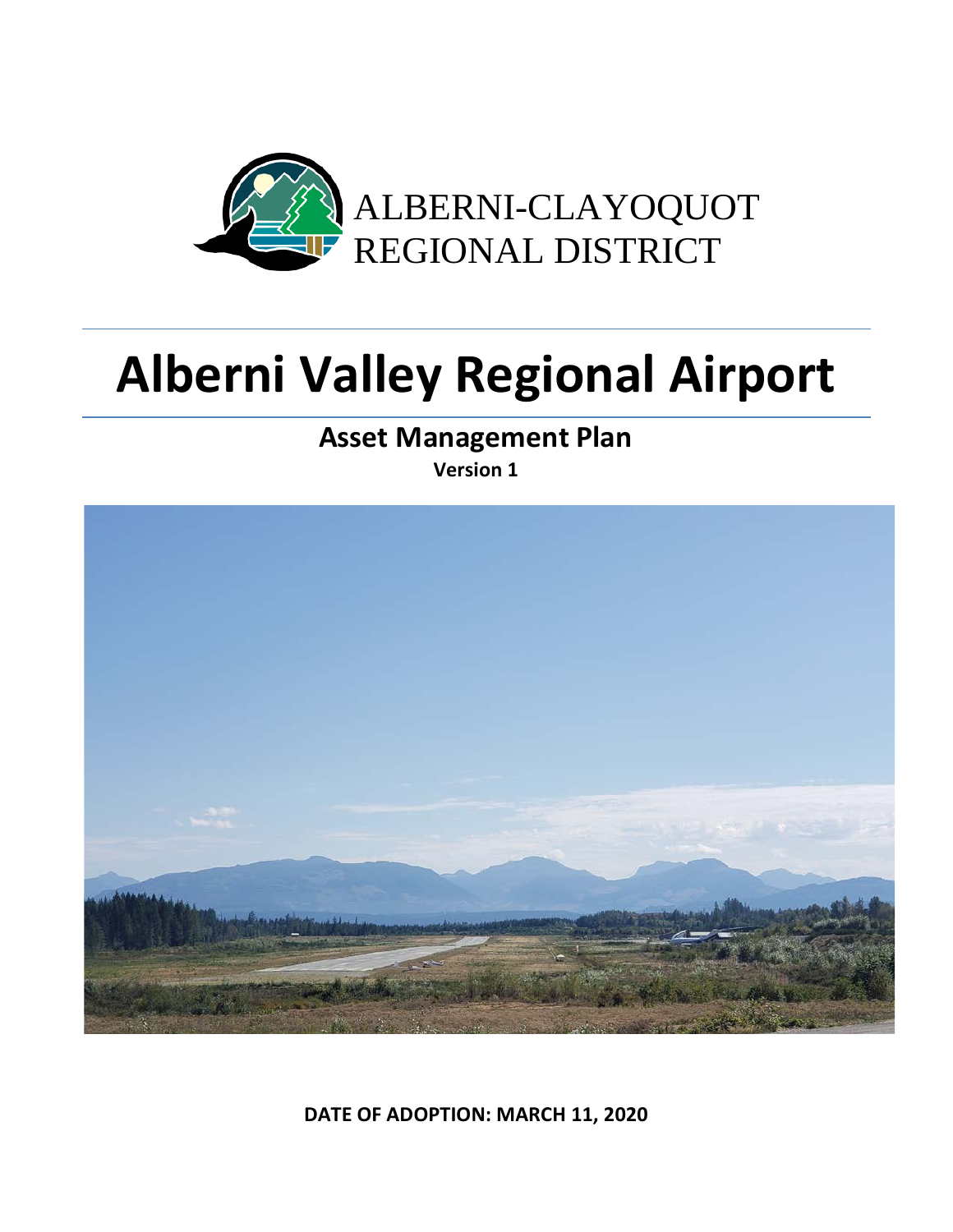#### Version 1

# Contents

| $\mathbf{1}$   | <b>EXECUTIVE SUMMARY</b>                                                                       | 2  |
|----------------|------------------------------------------------------------------------------------------------|----|
| 2              | 1.3<br>14<br>1.5<br>1.6<br>1.7<br>1.8<br><b>INTRODUCTION</b>                                   | 5  |
| $\overline{3}$ | 23<br><b>CURRENT STATE OF AVRA INFRASTRUCTURE</b>                                              | 10 |
| 4              | 3.2<br>3.3 <sup>°</sup><br>34<br>3.5<br>3.6<br>3.7<br>3.8<br>ASSET MANAGEMENT IMPROVEMENT PLAN | 16 |
|                |                                                                                                |    |
| 5              | <b>REFERENCES</b>                                                                              | 19 |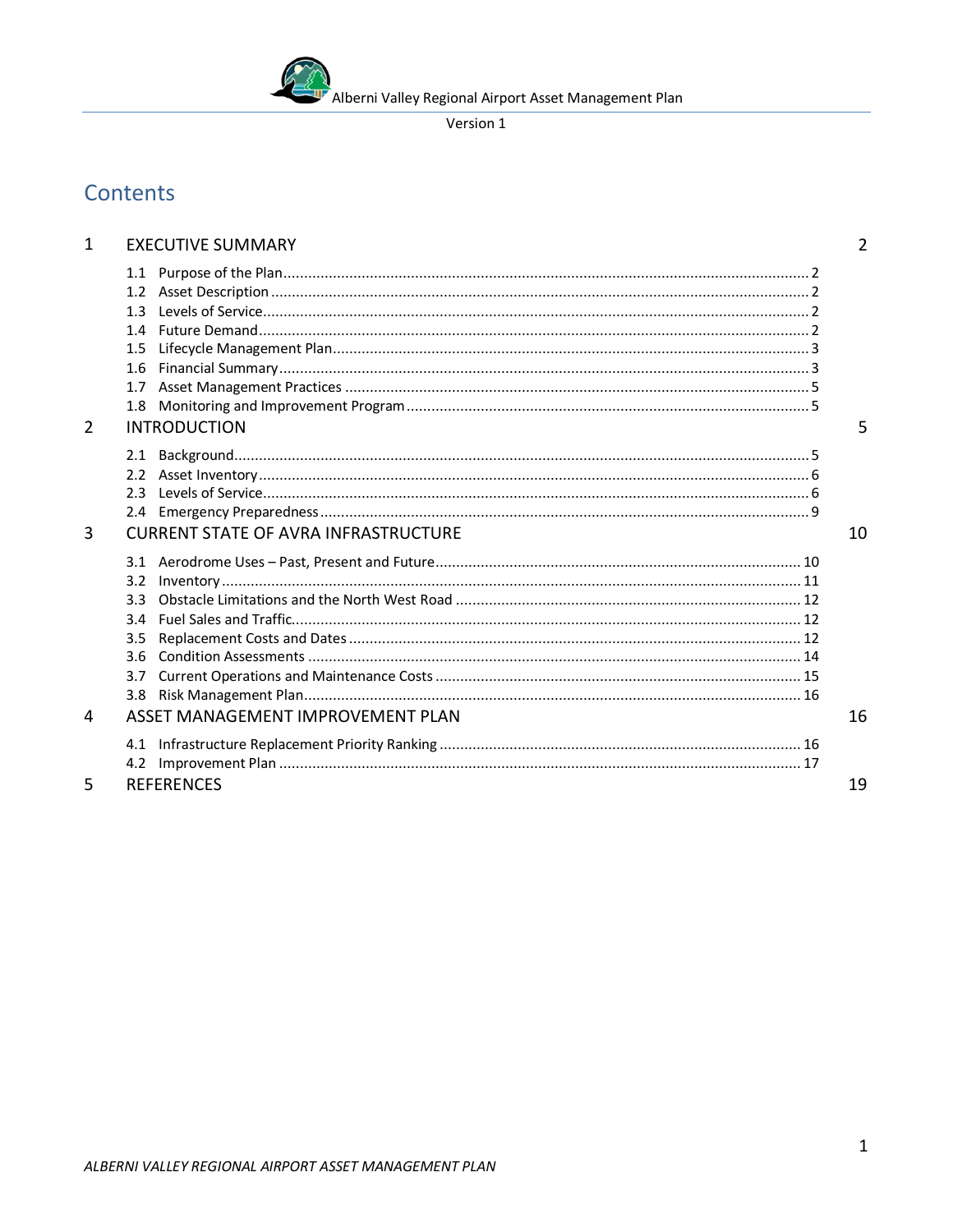

# <span id="page-2-0"></span>1 EXECUTIVE SUMMARY

# 1.1Purpose of the Plan

<span id="page-2-1"></span>The Alberni Valley Regional Airport (AVRA) Asset Management Plan (AMP) is part of the ACRD Asset Management Program to facilitate informed decision-making and effective allocation of resources for infrastructure. The purpose of an AMP is to deliver sustainable, cost effective services to ACRD communities in a socially, economically and environmentally responsible manner, while providing the Level of Service (LOS) agreed upon by the Board, Transport Canada and Island Health.

# 1.2Asset Description

<span id="page-2-2"></span>The AVRA assets include:

- Taxiways and Apron
- Runway
- Terminal building and leased spaces
- Fencing
- Fuel system
- Weather station
- Technical and runway equipment
- Water system, wastewater systems and culverts
- Parking lots & Access Road

# 1.3Levels of Service

<span id="page-2-3"></span>The present funding levels are sufficient to continue to provide the existing services at current levels of service in the short-term if all grant funding applications are successful and all eligible ACAP and BCAAP assets are covered. If not, the main service consequences will be inability to accommodate leasehold tenants, a decline in water quality or loss of service and failing infrastructure used in daily applications. Current funding levels are insufficient for the medium and long-term.

# <span id="page-2-4"></span>1.4Future Demand

The main demands for new services are created by:

- Changes in usage
- Climate change
- Board of Directors and user level of service expectations
- Transport Canada regulations
- Island Health regulations for water and wastewater

These demands will be managed through a combination of managing existing assets, upgrading of existing assets and providing new assets to meet demand and demand management. Demand management practices include non-asset solutions, insuring against risks and mitigating failures.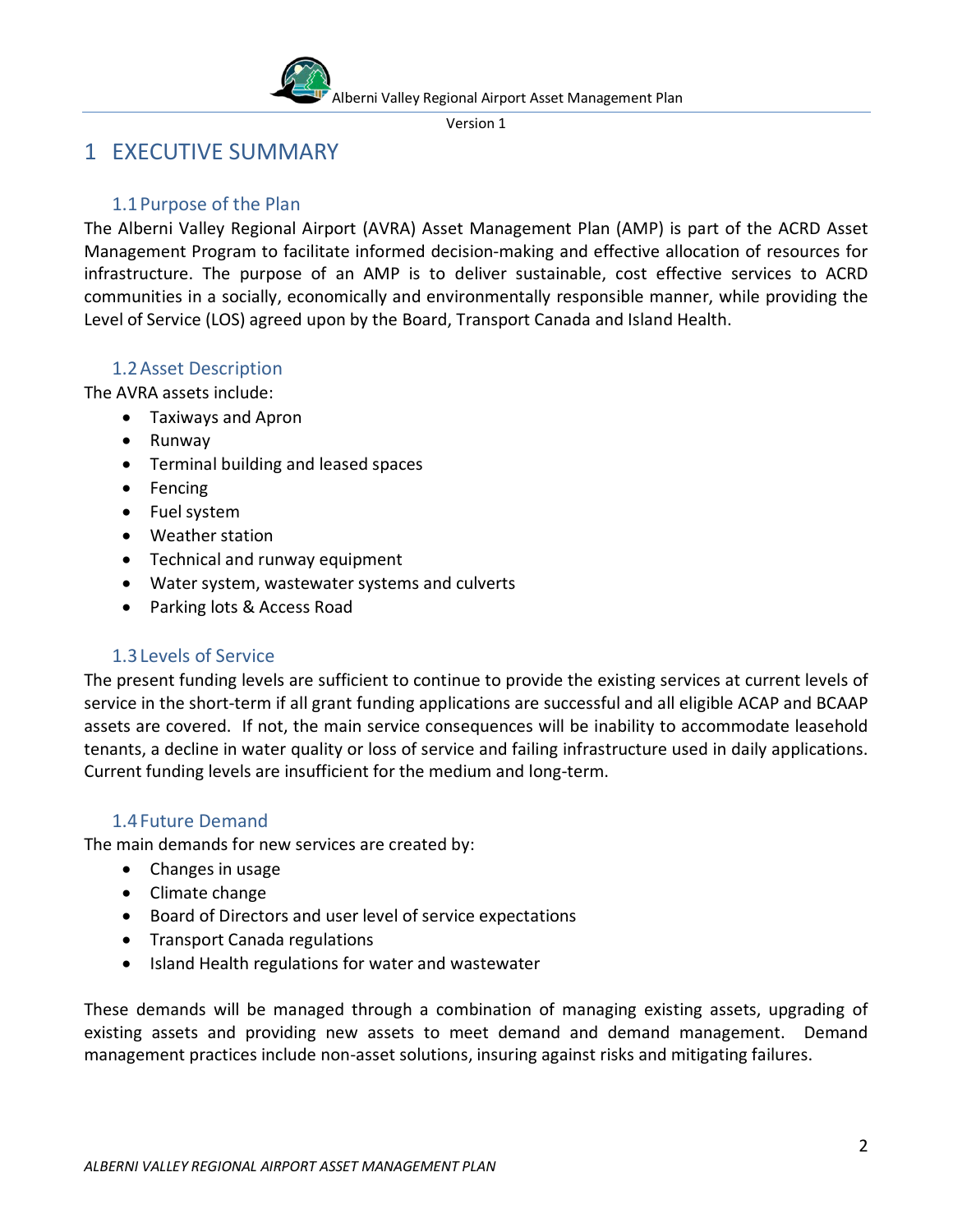

Version 1

# 1.5Lifecycle Management Plan

<span id="page-3-0"></span>Asset Management assists in conscious and calculated decisions for all assets covered in AMPs from acquisition, operation, maintenance, disposal and renewal or upgrade. During the course of an assets life, the replacement value is known along with an estimated date of replacement based on age and condition including estimated disposal cost. Annual contributions required are calculated for each component in each service so we can measure the funding gap between current and future levels of service in order to align funding and service expectations. The AM Program achieves responsible and reliable lifecycle management practices.

The Asset Management Coordinator has created the AVRA AMP with the assistance of consulting firms, airport staff and management. Asset Management systems will continue to be maintained once this position expires by ACRD staff. Estimated service life (ESL) and replacement cost of the infrastructure were determined using internal policies and industry standards. Management staff provided risk assessments and goals.



# 1.6Financial Summary

<span id="page-3-1"></span>The AVRA has a total current replacement value of \$4.56 million in 2020 dollars. With an estimated inflation rate of 1.5%, estimated future replacement costs are \$5.98 million for current infrastructure at the end of the components estimated service life. Not included in the estimates are projections for future demand and projected capital upgrades as the AVRA has recently had a major expansion and no further increases in demands are anticipated at this time.

The participating areas of the AVRA are the City of Port Alberni, Electoral Area B – Beaufort, Electoral Area D – Sproat Lake, Electoral Area E – Beaver Creek and Electoral Area F – Cherry Creek and together they have a total assessed value of \$4.3 billion. The summarized financial plan for AVRA was as follows:

| 2019 Alberni Valley Regional Airport Financial Plan            | <b>Amount</b> |
|----------------------------------------------------------------|---------------|
| <b>Operating Expenses</b>                                      | \$279,500     |
| Debt Repayment                                                 | \$316,000     |
| Contribution to Reserves from Operating                        | \$270,000     |
| <b>Conditional Grants</b>                                      | \$162,500     |
| <b>Total Alberni Valley Regional Airport 2019 Expenditures</b> | \$1,028,000   |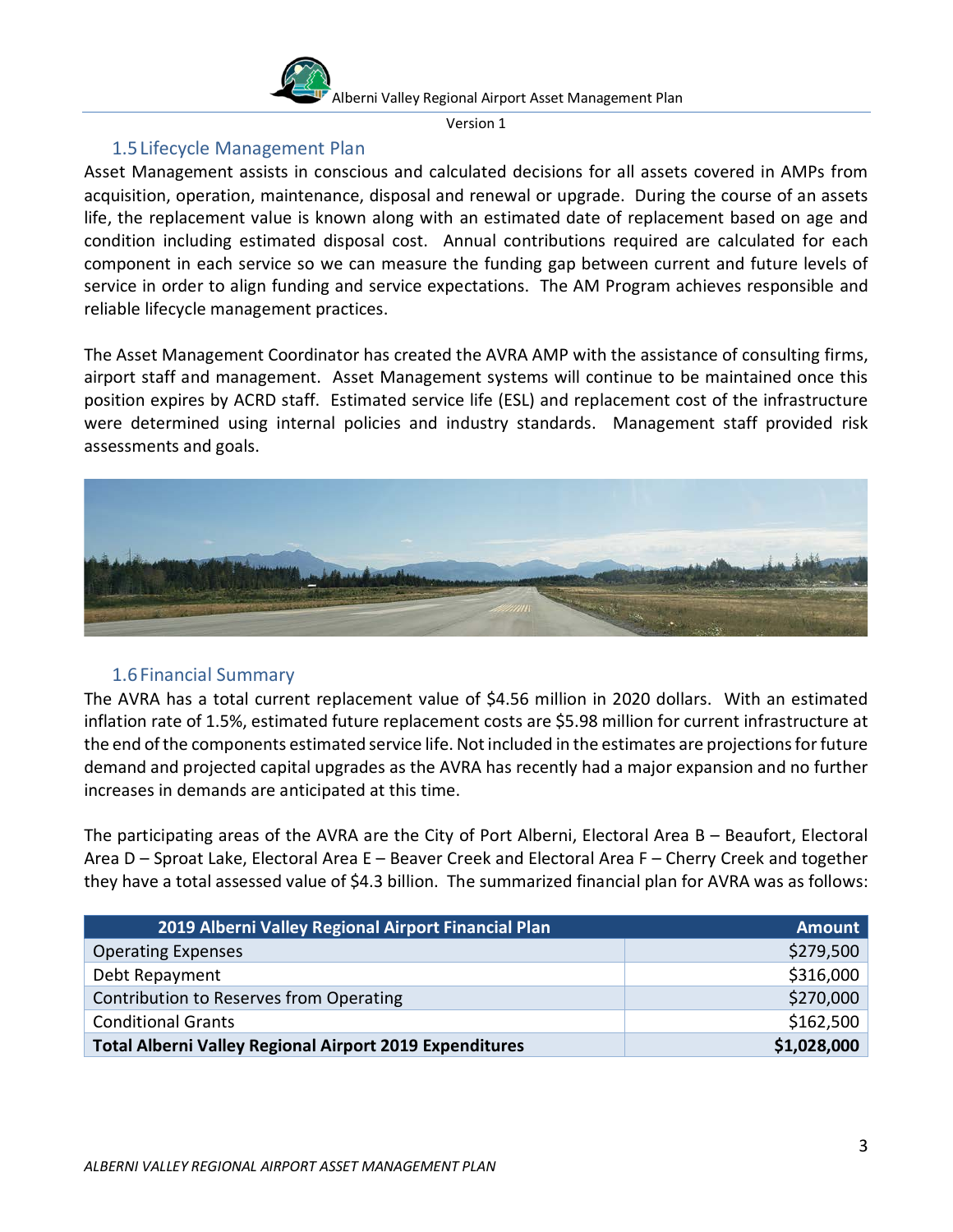

Version 1

In 2019, the revenues for the AVRA service were \$176,206, the surplus used from prior years was approximately \$97,431 and the resulting tax requisition was approximately \$643,069. Total revenues for AVRA were \$916,706. The 2019 tax requisition resulted in a converted annual residential tax rate of \$0.1177.



Omitting possible grant funding opportunities, based on the projected future renewal costs and the current reserve level, funding of the airport for the next 20 years will require annual investments of approximately \$256,000 or a converted residential tax rate of \$0.047, strictly for capital expenditures alone, excluding operational or maintenance costs. In reality, renewal of system components will occur in cycles based on asset life, completion of major improvements and according to their condition and use. Grant funds will likely be available for select projects that are crucial to airport activities but the timing and funding availability of grants isn't certain, nor is the success of the grant application.

The most significant project recently completed cost \$1 million for relocation of the North West Industrial Road due to obstacle limitations; this project was partially funded through the BC Airports Assistance Program (BCAAP) with capital reserves funding the remainder. The weather station is also due for replacement as it is no longer supported by the manufacturer and is nearing the end of useful life. The \$106,000 replacement is scheduled for early 2020 and is eligible for 75% BCAAP funding.

The AVRA is comprised of only essential aerodrome assets, with an average condition rating of "Good". The majority of infrastructure at the airport are leasehold structures owned and operated by long-term tenants.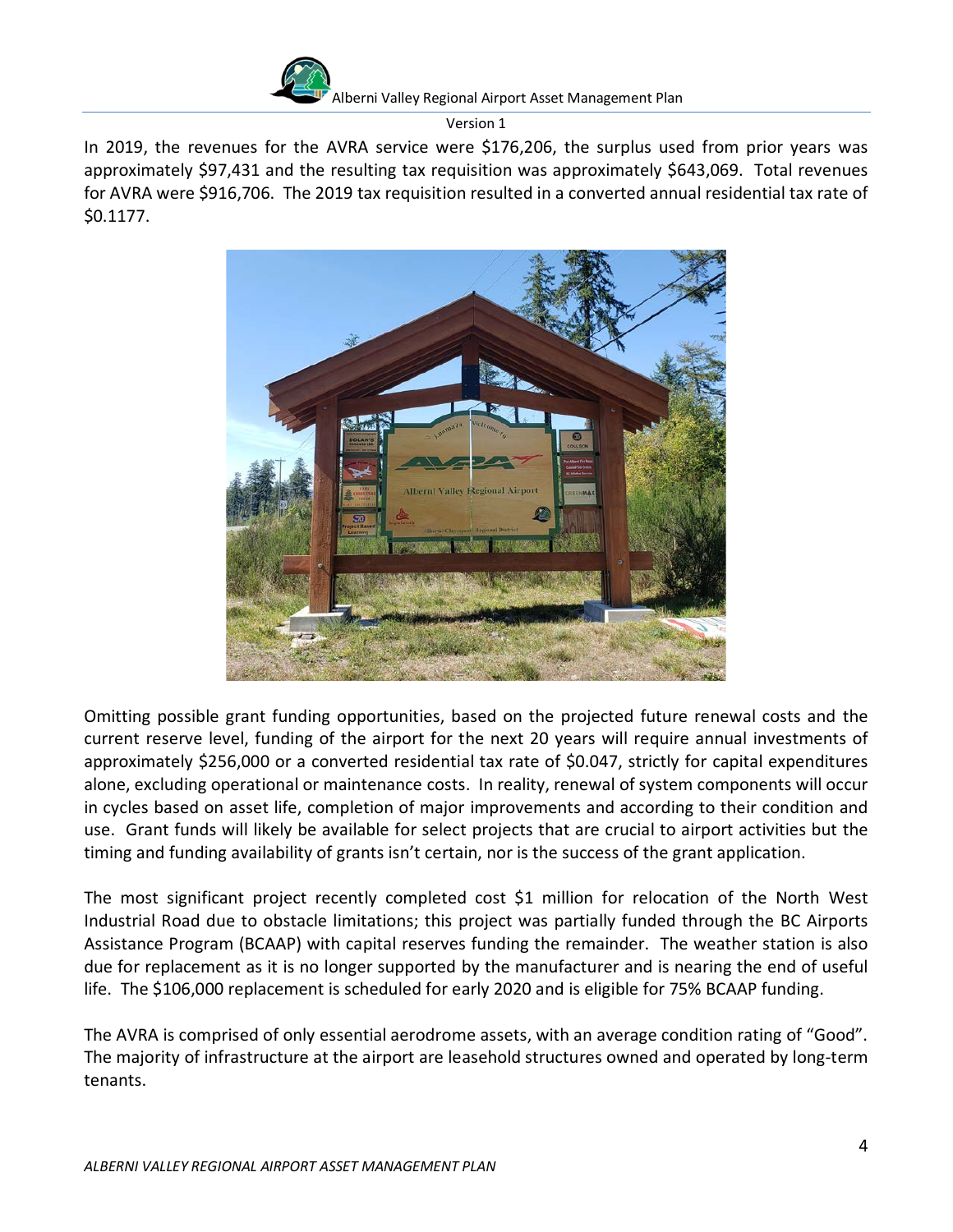

Version 1

# 1.7Asset Management Practices

<span id="page-5-0"></span>Assets are managed using a combination of TRACR II AIM, Microsoft Office and Vadim. Registries and AMPs will be reviewed and updated on an annual basis prior to the release of the following version.

# 1.8Monitoring and Improvement Program

<span id="page-5-1"></span>At the end of this AMP there will be an Improvement Plan intended to improve Asset Management practices within AVRA and the Asset Management Program as a whole. Generally included in Improvement Plans are suggested changes or additions to documented inspections and condition assessments, monitoring of asset-specific operational and maintenance procedures and assigning present risks a numerical rating in order to measure mitigation success.

# <span id="page-5-2"></span>2 INTRODUCTION

# <span id="page-5-3"></span>2.1Background

This AMP encompasses all AVRA assets, including maintenance equipment. The purpose of the plan is to facilitate the strategic management of the airport infrastructure and the services provided by it, giving guidance on new and existing infrastructure to maximize use of financial resources long term, reduce risk and provide a prioritized view for service continuity and improvements over a 20-year planning period.

The ACRD AM Program follows the advice of the Asset Management BC Framework (AMBC); Plans are designed to be living documents that change with the organization to reflect progress made while continuously striving for sustainable service delivery. Consideration of community priorities and an understanding of trade-offs between resources and desired services is the foundation of sound AM practices. The AMBC Roadmap guides organizations through basic, intermediate and advanced Asset Management Practices. It is the goal of the ACRD to achieve a basic to intermediate level of understanding.

This AMP should be read in the context of the ACRD's Asset Management Policy and Strategy. The AVRA AMP is a living document and will develop with AM practices and with the influence of the following corporate documents:

- Annual strategic priorities Policies and bylaws
- Short term and long term financial plans Grant applications and funding
- -

Asset Management Plans are designed for several reasons; first, to guide Management and the Board in planning and decision-making; second, to aid in the creation of short-term and long-term financial plans as well as operational plans; and last, to spark community engagement for the service.

As the ACRD moves through the AM implementation process, knowledge and understanding of the AM program increases and it is expected that this plan evolve further, solidifying assumptions made and filling in any present information gaps where further research or information is required.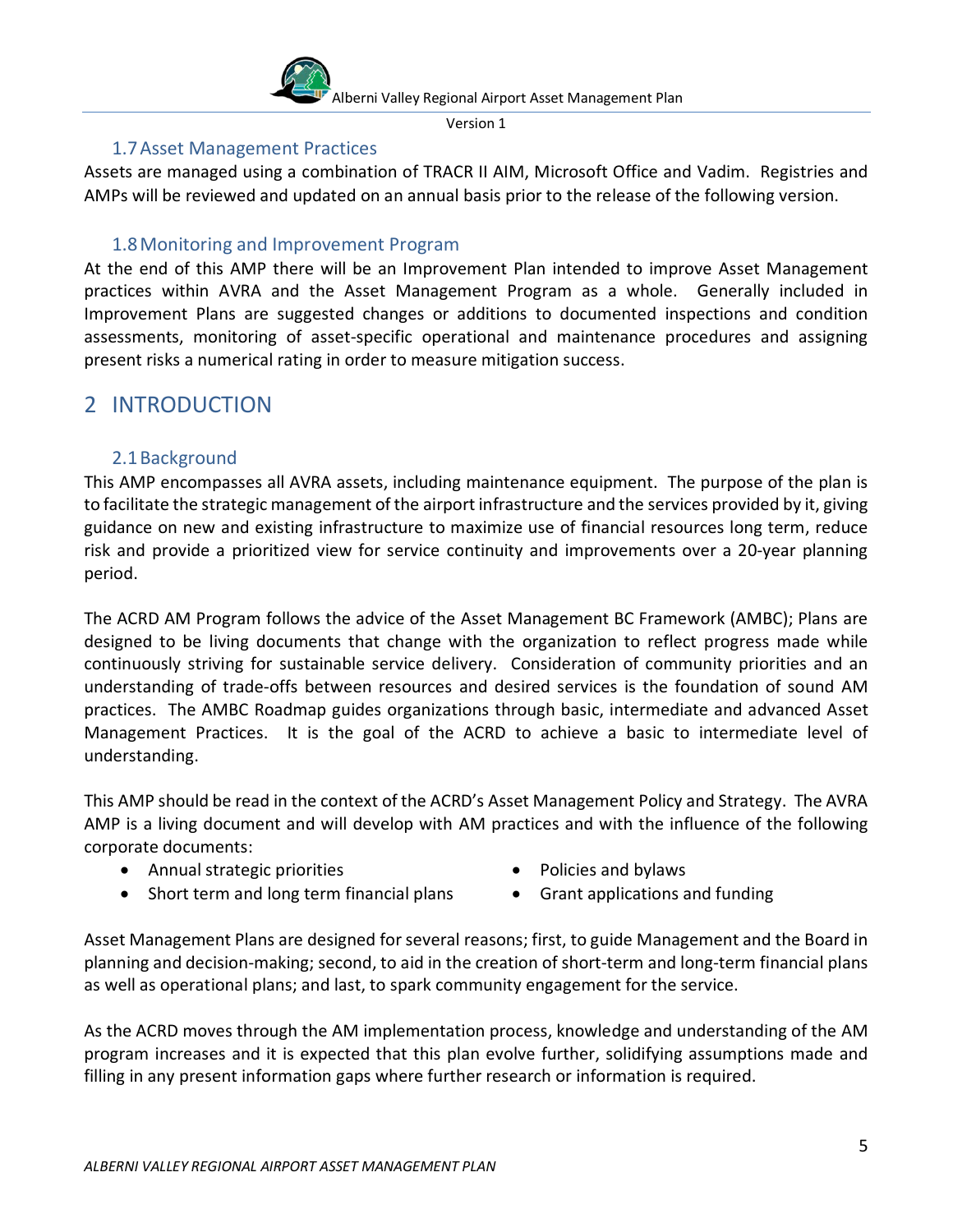#### Version 1

# 2.2Asset Inventory

<span id="page-6-0"></span>The AVRA asset inventory consists of many components including:

- 
- 
- 1 Aprons Fencing
- 
- 3 septic fields
- Fuel tanks and pump
- 1 Runways  **1 Aune 2018 Lighting and technical systems**
- 3 Taxiways **1988 Taximilary 1988 Mobile terminal building** 
	-
- Parking lot & access roads Specialized heavy machinery
	- Water system
	- Caretaker pad

Current replacement costs were estimated by the Asset Management Coordinator and Airport Manager using unit costs from industry standards and previous works. Unit costs include all installation and estimated remediation activities. Remaining useful life estimates were based on installation dates and expected service life provided by the Airport staff based on knowledge and experience.

There are currently approximately 3,810 meters of fencing surrounding and within the AVRA property in varying conditions including Animal Control fencing, chain-link fencing and several vehicle gates. According to the Airport Manager, there is more fencing required to meet Transport Canada standards. Approximately 1,010 meters of fencing will need to be added to become compliant with a current estimated cost of \$27,900. This cost is not included in the current fencing inventory but is accounted for in the annual contribution requirements.

The original runway and recent runway extension were constructed using asphalt and is expected to last 30 years after construction.

Leasehold properties are in charge of their own well water and wastewater services.

# 2.3Levels of Service

<span id="page-6-1"></span>Level of Service (LOS) can be defined as the service quality for a given activity or a commitment to carry out a given action in response to an event or asset condition. LOS is broken into two categories:

**Customer LOS:** measure how the customer receives the service and measure of value we provide.

**Technical LOS:** technical measures of performance relating to the allocation of resources to service activities to best achieve the desired outcomes and demonstrate effective performance.

- Operations ongoing activities, day-to-day operations
- Maintenance activities enabling an asset to provide service for its planned life
- Renewal activities that return the service capability to near original capacity
- Upgrade activities that provide a higher level of service

The current and expected Levels of Service detailed in Tables 2.1 and 2.2 shows the expected levels of service based on resource levels in the current financial plan. Organizational measures are measures of fact related to the service delivery outcome.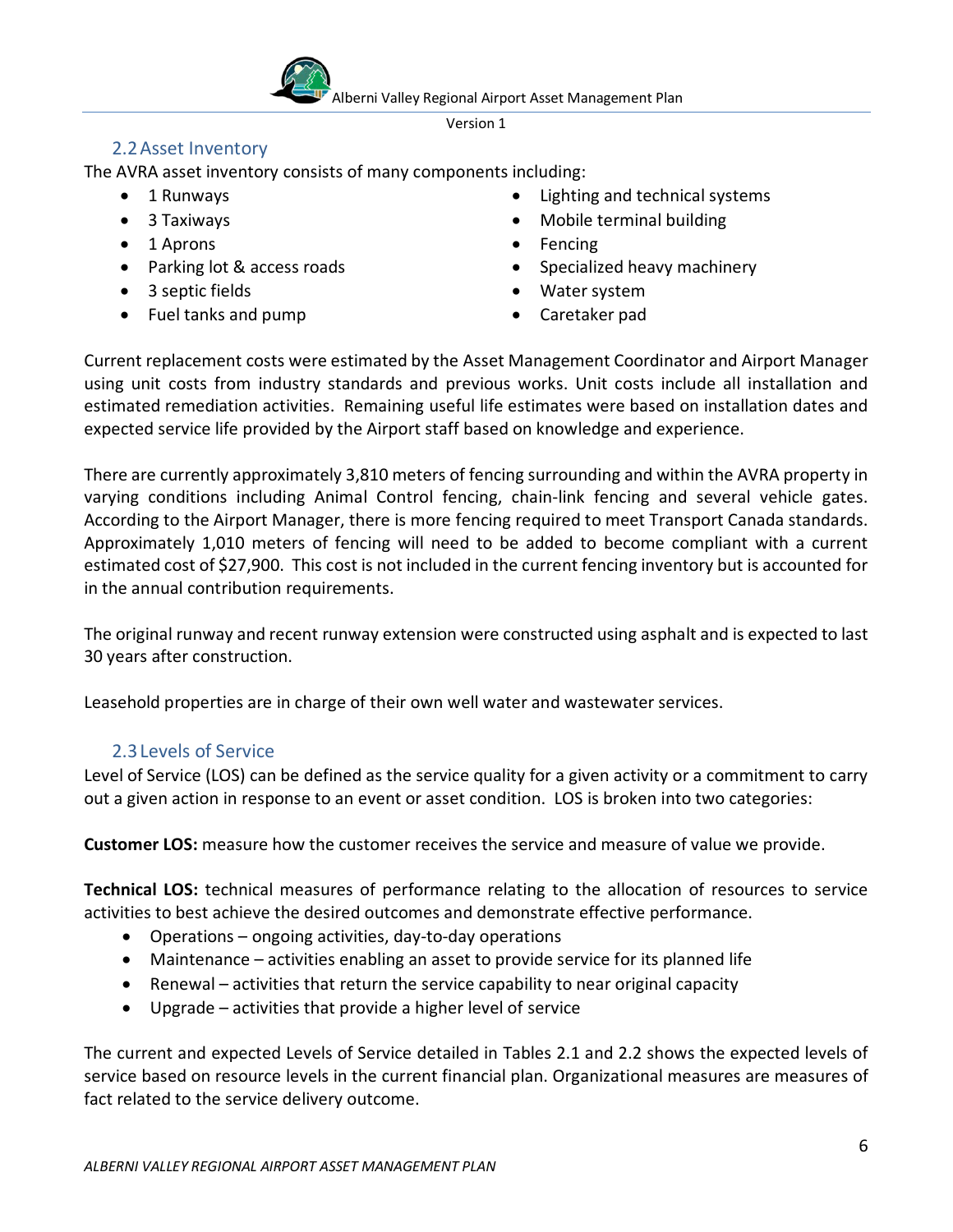

# **Table 2.1 - Customer Level of Service Objectives**

| Values                     | Expectation                                                                       | <b>Measure</b>                                                                                           | <b>Current Performance</b>                                                                                                                                                                        | <b>Desired Performance</b>                                                                                                             |
|----------------------------|-----------------------------------------------------------------------------------|----------------------------------------------------------------------------------------------------------|---------------------------------------------------------------------------------------------------------------------------------------------------------------------------------------------------|----------------------------------------------------------------------------------------------------------------------------------------|
| Quality                    | Safe and accessible<br>airport facilities<br>including water and<br>wastewater    | Water quality samples<br>meet or exceed Island<br>Health for drinking water<br>quality                   | Water quality meets<br>Island Health standards<br>for drinking water. On-<br>site well produces high<br>quality water                                                                             | No complaints related to<br>water quality, exceeding<br>Island Health standards                                                        |
|                            |                                                                                   | Wastewater systems<br>function as expected with<br>no adverse impacts to<br>service delivery or tenants  | No complaints relating to<br>wastewater systems                                                                                                                                                   | No complaints relating to<br>wastewater systems                                                                                        |
| <b>Function</b>            | Airport facilities<br>meet users' needs<br>without<br>interruption of<br>services | Usage of facility including<br>capacity and related<br>infrastructure<br>interruptions or failures       | Fuel system and water are<br>operated by electric<br>pumps. Power outages<br>can cause interruptions to<br>service including a<br>continuous week in 2018.<br>Outages occur 1-2 times<br>per year | Backup power source for<br>outages to prevent<br>interruptions to service                                                              |
| <b>Capacity</b><br>and Use | Adequate parking<br>and terminal space<br>at all times                            | Number of service<br>complaints related to<br>capacity or restriction of<br>flights relating to capacity | Aircraft and vehicle<br>parking is adequate and<br>functional for all users of<br>the airport during regular<br>operations                                                                        | Aircraft and vehicle<br>parking is adequate and<br>functional for all users of<br>the airport during all<br>peaks in passenger traffic |



*AVRA Lighting System*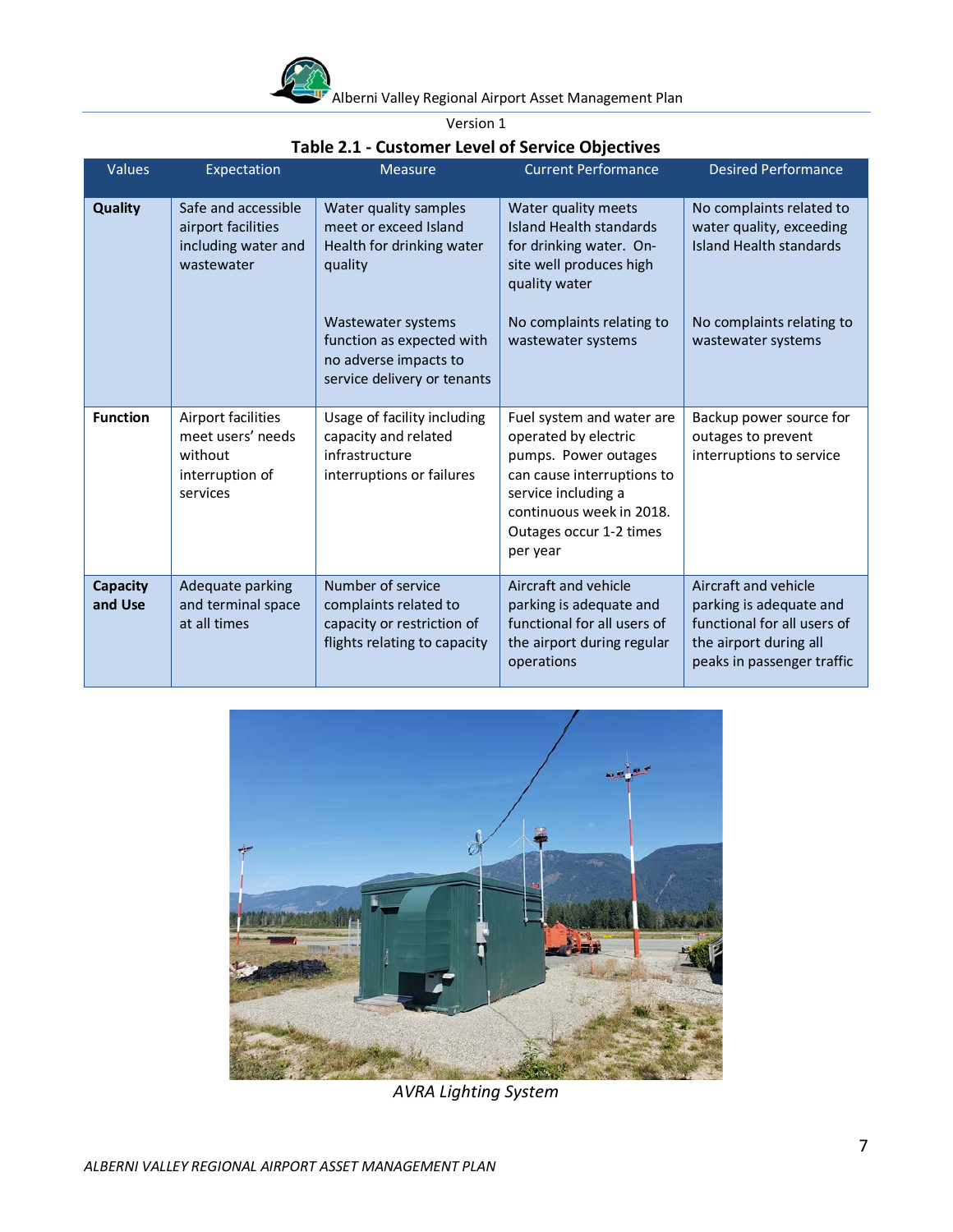

Version 1

### **Table 2.2 - Technical Levels of Service**

| Service                                                      | Service Objective                                                                                                  | <b>Objective Measure</b>                                                                                                                    | <b>Current Performance</b>                                                                                                                                                                                                                                               | Desired Outcome                                                                                                                                                                                |
|--------------------------------------------------------------|--------------------------------------------------------------------------------------------------------------------|---------------------------------------------------------------------------------------------------------------------------------------------|--------------------------------------------------------------------------------------------------------------------------------------------------------------------------------------------------------------------------------------------------------------------------|------------------------------------------------------------------------------------------------------------------------------------------------------------------------------------------------|
| <b>Operations</b><br>2019 Budget:<br>\$104,000               | Airport road and<br>surfaces are kept<br>clear and accessible                                                      | Regular runway,<br>apron and taxiway<br>inspections<br>Obstacles cleared<br>as needed                                                       | <b>Airport Manager brings</b><br>equipment from Long Beach<br>when required for runway<br>clearing. Weather and traffic<br>delays will prevent required<br>clearing. Runways are<br>inspected as needed, bi-weekly<br>at minimum, and reported to<br>the Airport Manager | No interruptions to<br>service due to unclear<br>surfaces. Regular<br>condition assessments<br>performed on all<br>surfaces                                                                    |
|                                                              | Access to clean, safe<br>water                                                                                     | <b>Monitor water</b><br>system, quality and<br>testing required by<br><b>VIHA</b>                                                           | Water quality and potability<br>samples meet VIHA standards                                                                                                                                                                                                              | Water quality and<br>potability samples<br>meet VIHA standards                                                                                                                                 |
| Maintenance<br>2019 Budget:<br>\$18,000                      | Airport equipment<br>and facilities are<br>maintained to meet<br>Transport Canada<br>regulations for<br>aerodromes | No interruption of<br>services due to<br>maintenance                                                                                        | Interruptions may result from<br>maintenance equipment being<br>stored at Long Beach Airport.<br>Surfaces are inspected as<br>needed, bi-weekly at minimum,<br>and reported to the Airport<br>Manager                                                                    | Assets are inspected<br>and maintained in a<br>timely manner to not<br>cause interruptions to<br>service                                                                                       |
|                                                              | Water and<br>wastewater access<br>are without<br>interruption                                                      | Regular water<br>maintenance<br>procedures occur<br>as needed<br>(flushing, repairs,<br>assessments)                                        | Water systems are inspected<br>weekly. Repairs are reactive<br>rather than proactive. Lack of a<br>backup power source will cause<br>interruptions in water access<br>during power outages<br>Wastewater systems are<br>pumped out approximately<br>every 4 years        | Water and wastewater<br>repairs are proactive.<br>Repairs and<br>maintenance<br>requirements are<br>identified through<br>regular assessments<br>and performed before<br>service interruptions |
| Renewal<br>2019 Budget:<br>No 2019<br>budget for<br>renewals | Critical<br>infrastructure is<br>replaced when<br>quality falls below<br>accepted levels                           | Useful life of<br>airport<br>infrastructure<br>increases over time<br>as renewals are<br>performed.<br>Renewal needs<br>identified by staff | Renewals are reactive with<br>minimal impact to service<br>delivery. Budgetary constraints<br>do not allow for necessary<br>repairs or replacement outside<br>of grant funded opportunities                                                                              | Repairs, replacements<br>or renewals are<br>adequately budgeted<br>and occur as needed to<br>avoid failures                                                                                    |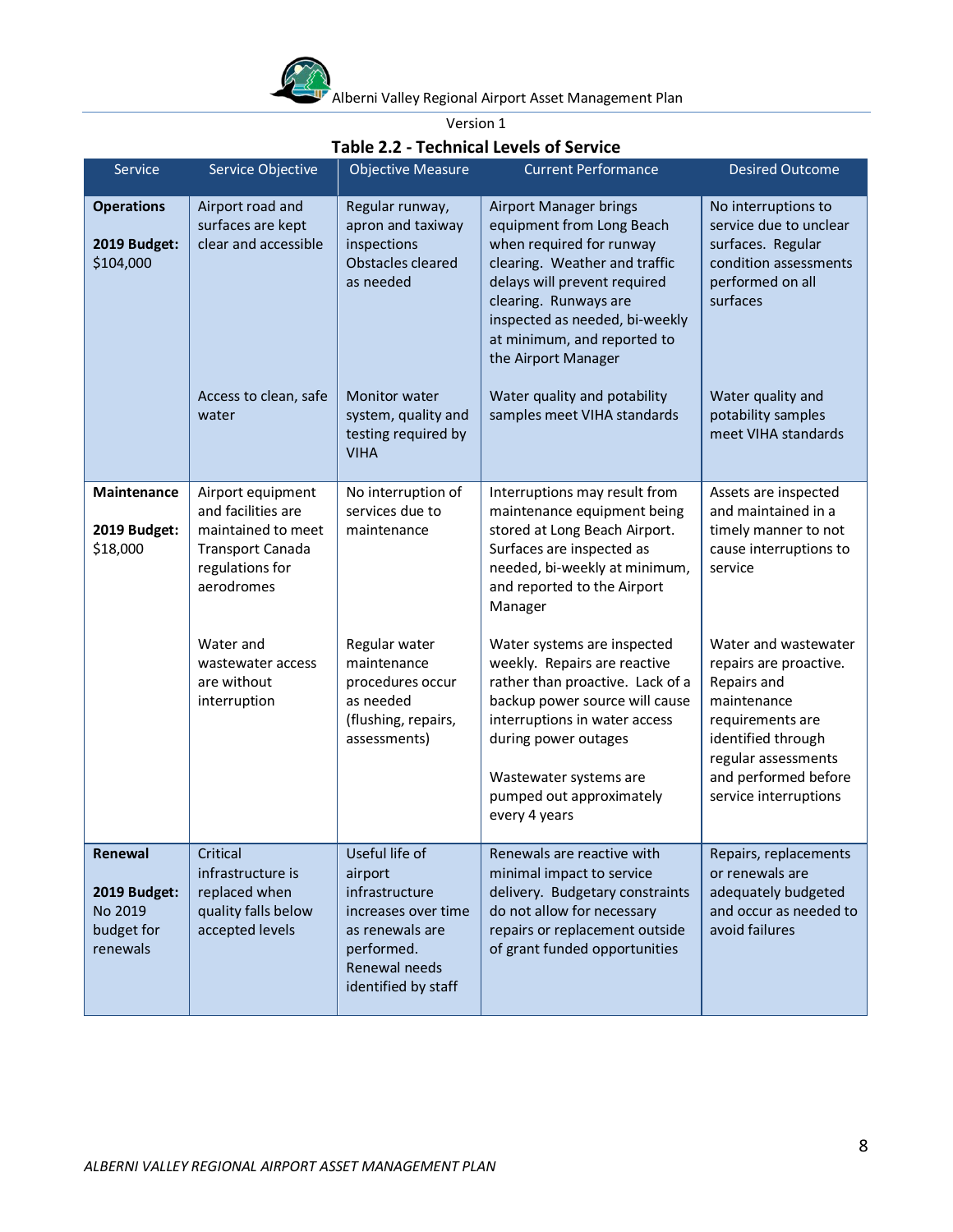

| Version 1                 |                                                                                                   |                                                                             |                                                                                                                    |                                                                                                 |
|---------------------------|---------------------------------------------------------------------------------------------------|-----------------------------------------------------------------------------|--------------------------------------------------------------------------------------------------------------------|-------------------------------------------------------------------------------------------------|
| Service                   | <b>Service Objective</b>                                                                          | <b>Objective Measure</b>                                                    | <b>Current Performance</b>                                                                                         | <b>Desired Outcome</b>                                                                          |
|                           |                                                                                                   |                                                                             |                                                                                                                    |                                                                                                 |
| Upgrade/<br><b>New</b>    | Assets are upgraded<br>to accommodate<br>increased capacity                                       | Number of parking<br>spaces available at<br>busy periods,                   | On rare occasions, flights<br>destined for Long Beach will<br>land at AVRA due to weather                          | As flight traffic<br>increases, expansions<br>are considered and                                |
| 2019 Budget:<br>\$340,000 | and use as air<br>transportation<br>grows                                                         | requests for airport<br>to accommodate<br>larger aircraft                   | conditions. This will cause the<br>terminal to be over capacity<br>before passengers can leave by<br>bus or plane. | executed as needed to<br>accommodate<br>passengers and<br>aircrafts to avoid<br>capacity issues |
|                           | Ability to land at<br>airport in adverse<br>weather, especially<br>flights redirected<br>from LBA | Upgrades to<br>technology to<br>support airport<br>usage in poor<br>weather | GPS approach technology is in<br>the process of being<br>implemented to allow for<br>landings in adverse weather   | GPS approach<br>technology is<br>implemented and<br>upgraded as required                        |

For the purposes of this report, customer's level of service expectations are set upon the annual adoption of the financial plan and strategic priorities as it is a reflection of the values, policies, and priorities of the Board of Directors with input from committees and public engagement sessions, if desired. This will assist the ACRD's Board of Directors and stakeholders in matching the level of service required, service risks and consequences with the community's ability and willingness to pay for the service.

Transport Canada also provides regulations for airports and aerodromes to which AVRA must conform. More specifically, Part III of the Canadian Aviation Regulations outlines the following topics relevant to runways: thresholds and end coordinates, elevations, pavements, slopes, taxiways, obstacles, wind indicators, markings, lighting, signs, maintenance and fuel handling.

It is important to monitor the service levels provided regularly as these will change as regulations and expectations change. The current performance is influenced by work efficiencies, technology, and Transport Canada and Island Health regulations that will change over time. Review and establishment of the agreed position that achieves the best balance between service, risk and cost is essential.

# <span id="page-9-0"></span>2.4Emergency Preparedness

The AVRA is a registered aerodrome and therefore is not required to maintain an Emergency Response Plan (ERP) under the Canadain Avaition Regulations. Though not required, airport staff are putting operational procedures in place that would be an asset to the aerodrome, similar to those typically included in an ERP.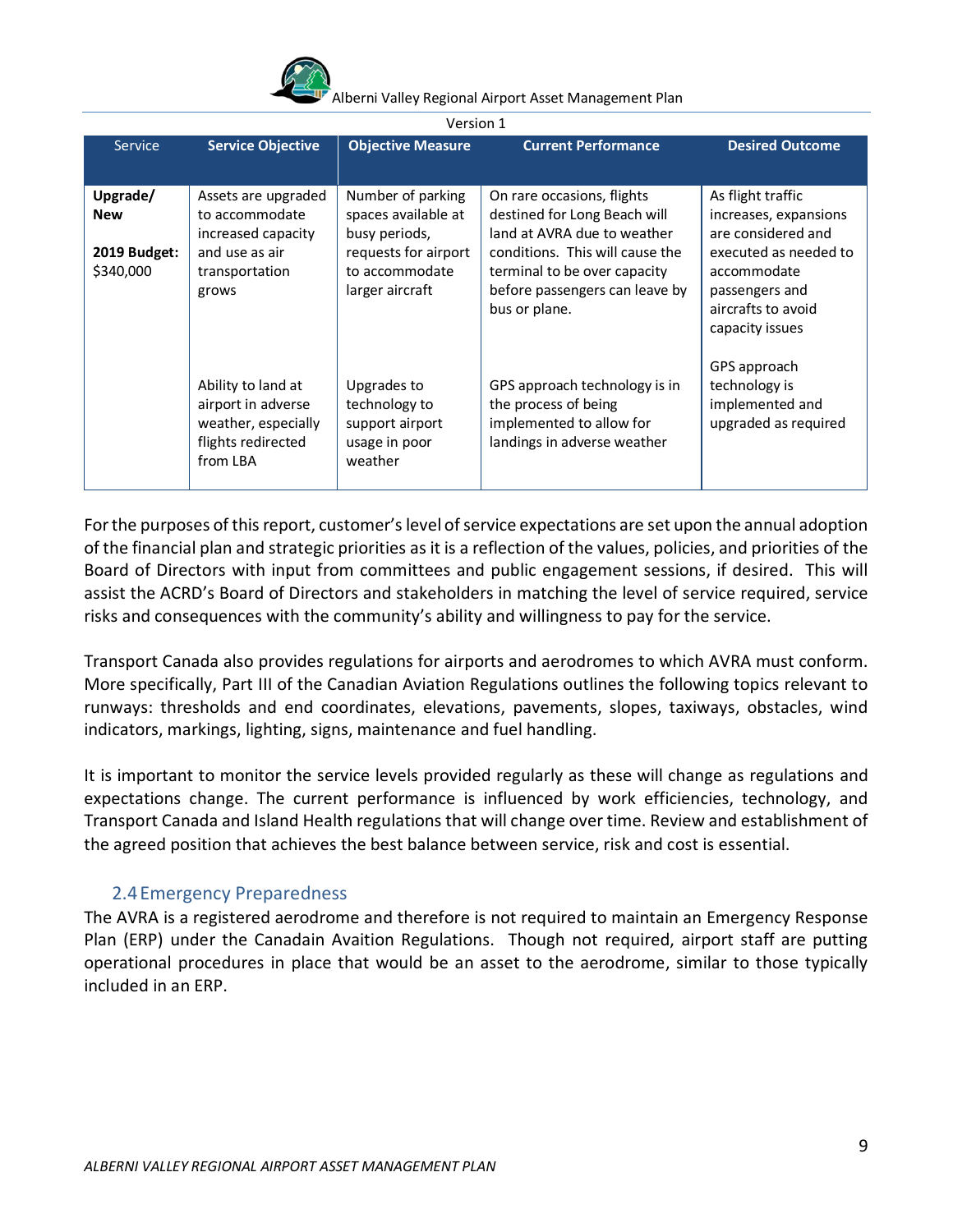

# <span id="page-10-0"></span>3 CURRENT STATE OF AVRA INFRASTRUCTURE

## <span id="page-10-1"></span>3.1Aerodrome Uses – Past, Present and Future

Construction of the aerodrome began in 1989 with final completion of the airport in 1993, after operating for a short period with a gravel runway. Lands were transferred in fee simple from the Province of BC in 1991 for airport purposes. Title will remain with the ACRD so long as the land is used for airport purposes with restrictive covenants stating that the land will be used for the core purpose of an airport. Construction was funded with \$1.5 million from Air Transport Assistance Program funding and \$1.5 million from the ACRD. Original demand stemmed from a desire by local businesses to access air travel on a more local scale and to shift economic focus from the declining forest industry towards tourism. Tourism became a leading factor leading up to the 1992 BC Summer Games held in Port Alberni. The previously used Somass air strip saw upwards of 3,000 aircraft movements annually and the site could not accommodate the anticipated increase in air travel.

In 2016, the ACRD expanded the runway in overall width and length to allow for larger aircraft and both day and night runway usage with the intent to encourage regional economic development and improve levels of service. The runway expansion added 1,000 feet of runway at the southeast corner resulting in the removal of the existing non-airport related infrastructure and the entire runway receiving new asphalt, paint and a lighting system. Final costs for this project, including grant funded costs, totalled \$8.27 million. Prior to the runway expansion, AVRA hosted non-airport related events such as drag racing. The Province has recently informed the ACRD that non-airport uses such as drag racing is not a permitted use under the Crown Grant. The ACRD will work to clarify the terms of the Crown Grant with respect to permitted land uses that will assist the AVRA Advisory Committee with the development of a long-term AVRA vision.



*AVRA Prior to Expansion Boeing 737 landing on the new Southeast Runway Expansion*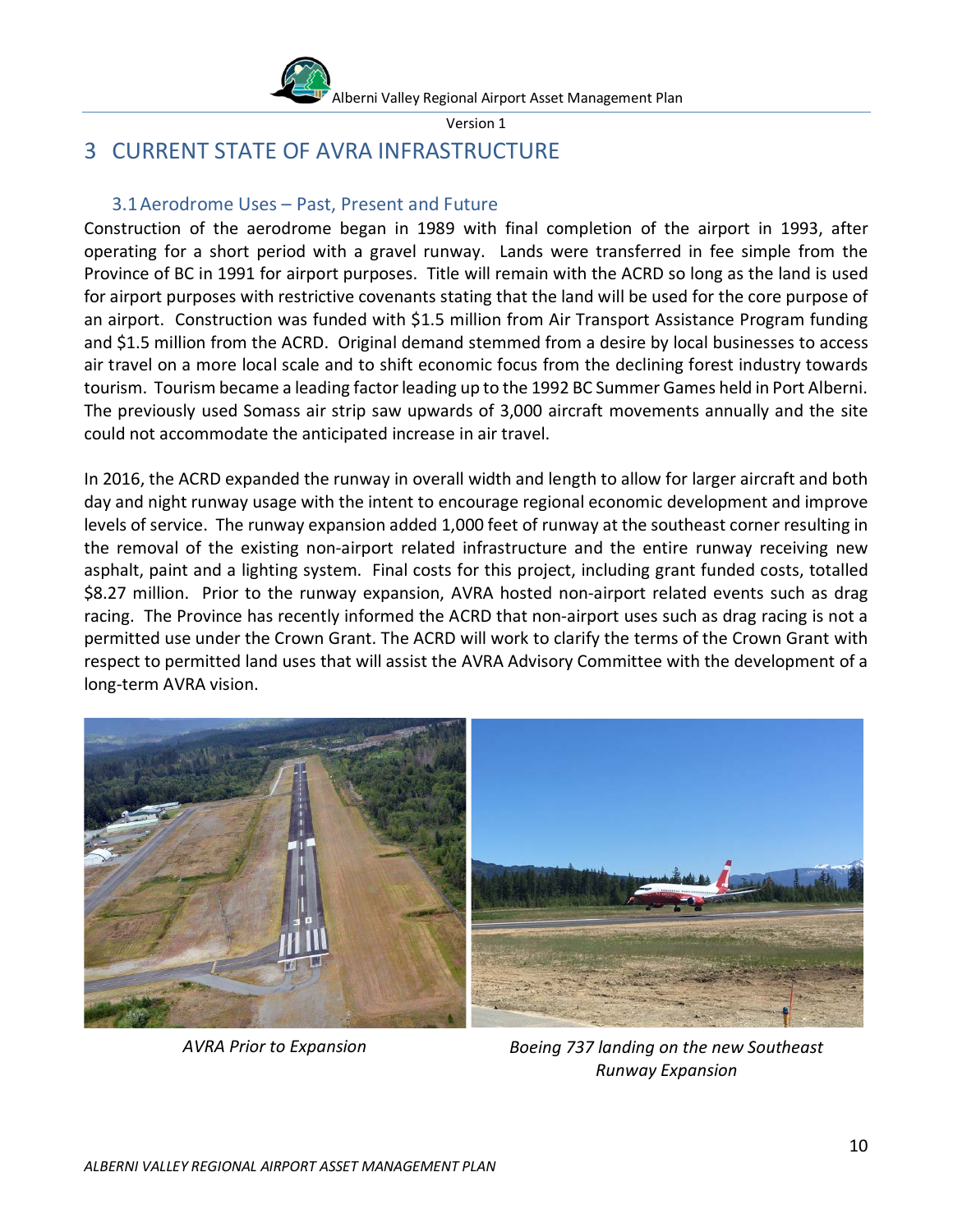

Version 1

Currently, AVRA is home to seven leaseholders, four of which use the aerodrome for hangar space, aircraft maintenance, repair and storage and a gliding club. AVRA currently serves an industrial driven purpose versus the Long Beach Airport that serves a tourism driven purpose. The anchor tenant currently has approximately 80 employees based out of AVRA with expectation of up to 100 employees. The Alberni Valley falls within the catchment of Qualicum Beach, Nanaimo and Comox airports and it is likely that travellers will choose out of town airports for flight travel for financial reasons while travellers on the West Coast will choose Long Beach Airport as they are a more localized hub and the tourism industry can support a dedicated airport. The Alberni Valley and Long Beach airports were designed as sister airports so air traffic that may not be able to land on the West Coast due to weather may opt to land at AVRA and vice versa. This also allows for shared maintenance services between the airports. Currently, AVRA does not record aircraft movements as Long Beach Airport does but anecdotally air traffic is increasing, especially with the increase in glider traffic and aircraft maintenance.

Future plans for AVRA include completing necessary upgrades to the weather station estimated at approximately \$106,000, with the majority of funding secured through BCAAP grants. GPS approach upgrades are currently being sent to NAV Canada for review. Once these upgrades are in place, AVRA will be open to service both restricted and non-restricted instrument approaches, similar to Long Beach Airport, and will be more attractive for commercial charter flights. An Airport Advisory Committee has recently been formed and will soon recommend a visionary plan for AVRA.

# 3.2Inventory

<span id="page-11-0"></span>Costs included in inventory include labour, engineering, financial and administration cost estimates.

| <u>wic oil and control come wy this restri</u> |                |                        |  |
|------------------------------------------------|----------------|------------------------|--|
| <b>Asset Category</b>                          | Quantity       | 2020 Replacement Value |  |
| Runway (resurface)                             | 1              | 1,941,000              |  |
| Taxiways & Apron (resurface)                   | 4              | 881,800                |  |
| Terminal Building & Wastewater                 | 1              | 95,500                 |  |
| Fencing                                        | 3,810 m        | 105,000                |  |
| Lighting                                       | 1              | 934,000                |  |
| Maintenance Equipment                          | 1              | 265,300                |  |
| <b>Fuel Tanks &amp; Pump</b>                   | $\overline{2}$ | 55,200                 |  |
| <b>Water Pipes</b>                             | 350 m          | 74,300                 |  |
| <b>Water Treatment Equipment</b>               | 1              | 5,300                  |  |
| <b>Weather Station</b>                         | 1              | 106,000                |  |
| Caretaker Pad & Wastewater                     | $\mathbf{1}$   | 31,800                 |  |
| Parking Lot (resurface)                        | 1              | 25,000                 |  |
| Signage                                        | $\overline{2}$ | 9,400                  |  |
| TOTAL                                          |                | 4,529,600              |  |
|                                                |                |                        |  |

#### **Table 3.1 - Assets covered by this Plan**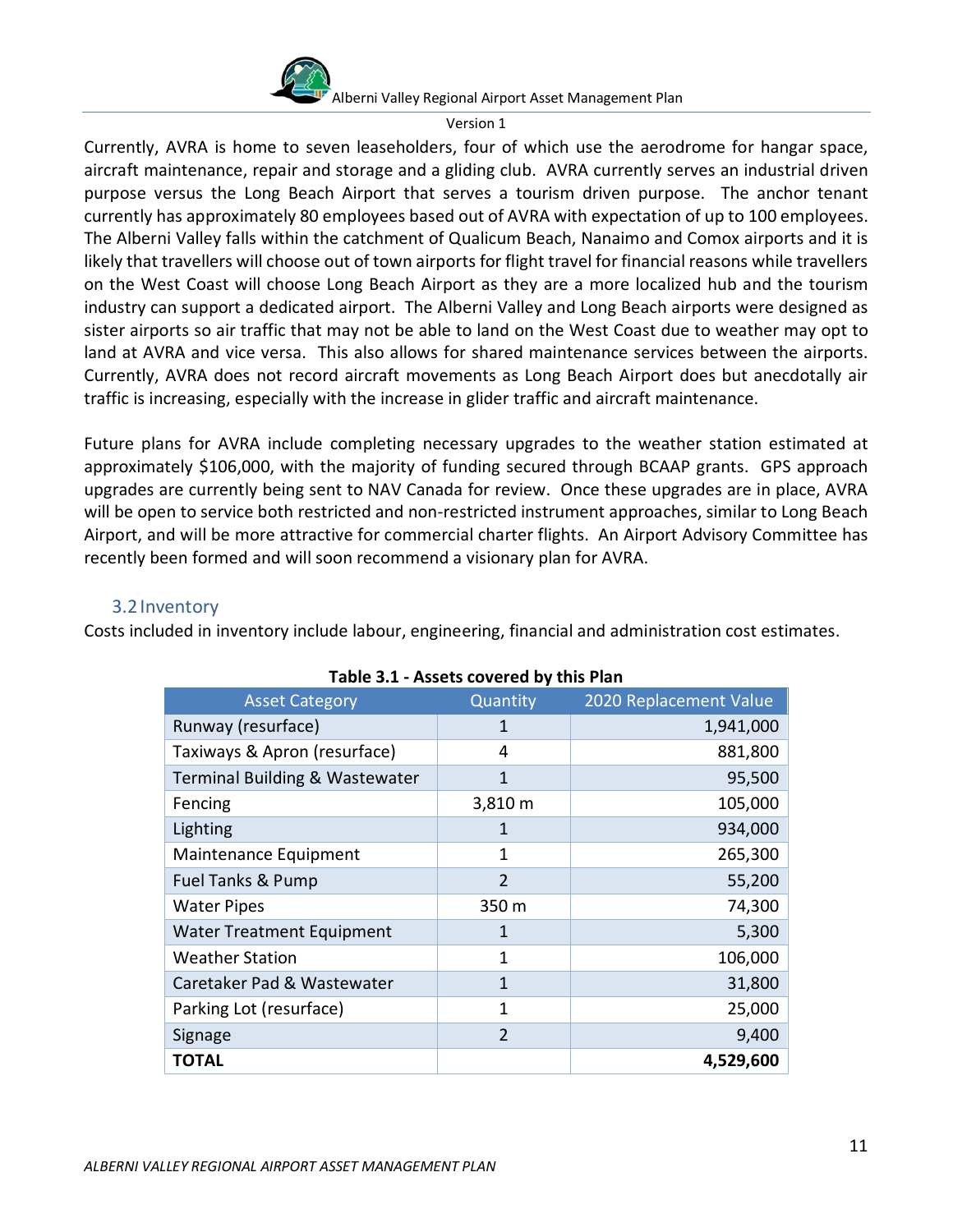

#### Version 1

# 3.3Obstacle Limitations and the North West Road

<span id="page-12-0"></span>Per Transport Canada regulations, AVRA must maintain a clear approach, specifically, *an aeroplane must clear all obstacles along the net take-off flight path by at least 35 feet vertically or by at least 200 feet horizontally within the aerodrome boundaries and 300 feet horizontally outside those boundaries*. This includes rocks, roads and trees. After the runway expansion project in 2016, the North West road encroached on this boundary and was required to be moved. Work continues on this project into 2020 with completion expected in 2020. Once the road lowering project is complete, however, it will not be considered an asset for the purposes of this plan as it lies outside AVRA boundaries. The road is on Crown land and is held as a Statutory Right of Way by Island Timberlands and will be maintained going forward by Island Timberlands.

# 3.4Fuel Sales and Traffic

<span id="page-12-1"></span>AVRA maintains two double walled pressure fuel tanks for aircrafts or specialized vehicles containing Jet A and 100LL fuel. Aircraft are permitted to land on the runway free of charge to use the fuel pumps. The pressure on the tanks is monitored regularly by the caretaker to ensure that the seals have not been compromised. Fuel sales increased for 2018, totalling over \$125,000, a large jump from the average \$65,000 in sales from prior years. This was likely due to the increase in wildfire activity in the area and the anchor tenant opting to use the on-site fuel rather than purchasing directly from fuel suppliers. Table 3.2 shows sales for 2019 were on comparable with previous year averages.





Fuel prices remain similar to that of other smaller airports and aerodromes in the central island region.

# 3.5Replacement Costs and Dates

<span id="page-12-2"></span>Asset management changes the financial focus from historical cost and annual amortization included in the ACRD's financial statements to estimated replacement value, estimated service life, and annual capital investment required.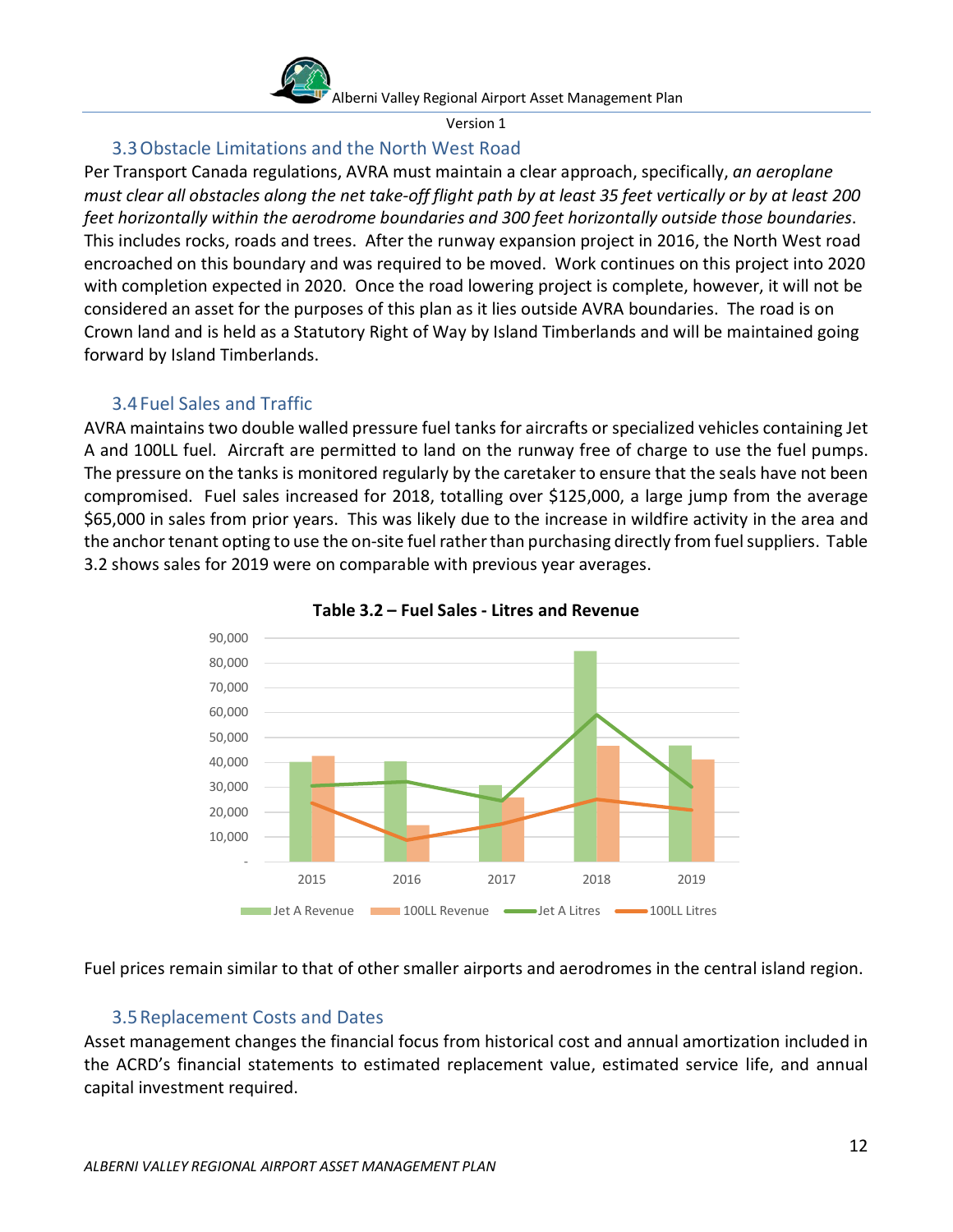

Version 1

When a surface is deteriorating beyond acceptable levels, the staff will apply for funding to have the surface remediated. Renewals required within the next two years based on asset age make up over \$500,000 in replacements. Collecting a residential tax rate of \$0.207 will bring reserve balances to an adequate level and fund all required works, however, this amount is almost double the current \$0.1177 collected. Currently, only \$0.036 of the tax requisition is dedicated towards capital, the remainder covers operational and maintenance expenditures as well as debt repayment associated with operating the Airport. The reserve balance for AVRA has been exhausted with the North West Industrial Road relocation project. If there were no upgrades required and reserve balances were adequate, a residential tax rate of only \$0.028 would need to be collected to maintain minimum funding; the present funding gap is due to the required runway upgrades, obstacle limitation clearing and the low requisition amount collected each year. These numbers may not be realistic given the funding availability for airports. The ACRD has successfully applied for and received over \$900,000 in grant funding in recent years for critical airport infrastructure. It should be noted that while this is a substantial amount of funding, there is no guarantee that these funding programs will be available in the future or that grant applications will be successful.

A quarter of the AVRA assets are due for replacement, removal or repair within the next five years. Table 3.2 summarizes suggested infrastructure replacement dates and estimated costs by year until 2060. This includes replacement of surfaces such as runways, aprons and taxiways. For the purposes of this Plan, required contributions including and excluding surfaces are both detailed.





It is assumed that grant funding will be available and used to replace runways, aprons and taxiways and that grant applications will be successful. If those assets are omitted from funding requirements, a residential tax rate of \$0.082 will be required to bring reserve balances to an adequate level and to fund needed projects. If there were no works required and reserve balance were adequate, a residential tax rate of \$0.005 would be needed to maintain minimum funding levels. Table 3.3 summarizes suggested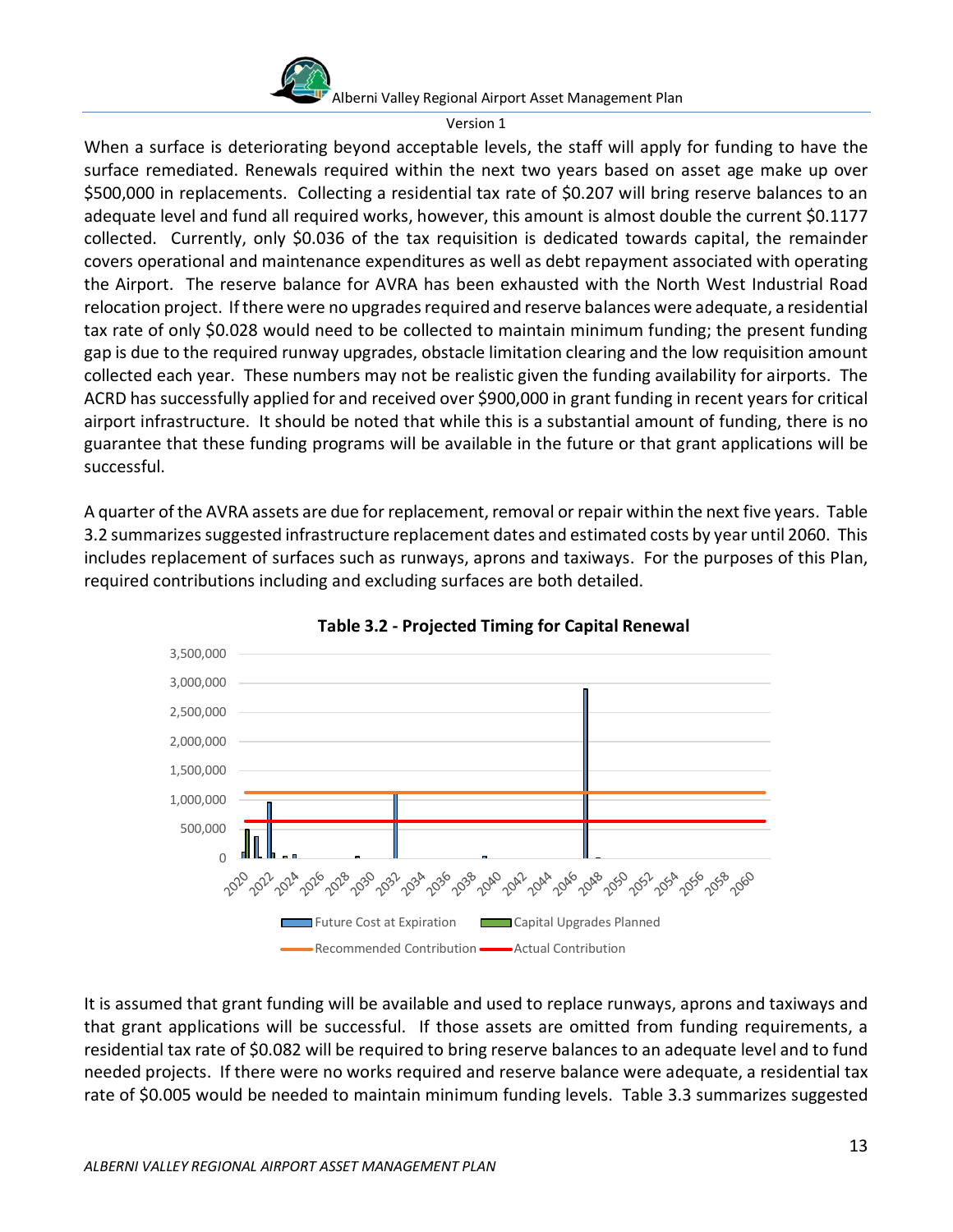

infrastructure replacement dates and estimated costs for all assets excluding runways, aprons and taxiways.



**Table 3.3 – Projected timing for Capital Renewal without Surfaces**

The current tax requisition is not adequate to fully fund the much needed improvements at AVRA and the longer an inadequate tax requisition is collected, the more the funding gap will continue to grow. Reserve balances are fully exhausted and can not be replenished through grant funding. Annual contribution requirements will fluctuate each year depending on projects completed, assets nearing expiry or total requisition. For example, if there were to be no increase in requisition and no projects completed in 2020, the required residential tax rate would continue to grow by another \$0.093 by 2021.

# <span id="page-14-0"></span>3.6Condition Assessments

Runway inspections are performed approximately 2 to 3 times per month. Daily inspections are not required due to AVRA maintaining registered aerodrome status rather than airport status. Condition assessments are not performed on other components at the airport such as buildings or wastewater infrastructure. Potable water and infrastructure is inspected weekly. In all other ACRD systems, a numerical overall condition assessment rating is given to assets based on their estimated service life remaining and current physical condition. Regular condition assessments on all non-surface assets are part of the improvement works outlined in this Plan. Based on estimated service life and condition assessment, 31% of the AVRA assets assessed are in very poor physical condition. According to the Airport Manager, the airfield surfaces are currently in varying condition with the runway being in good condition and taxiways and aprons being in poor and worsening conditions. Crack sealing will be required in 2020 to maintain required LOS.

Table 3.4 shows the current cost to replace assets based on the percentage of estimated useful service life remaining and physical condition assessment.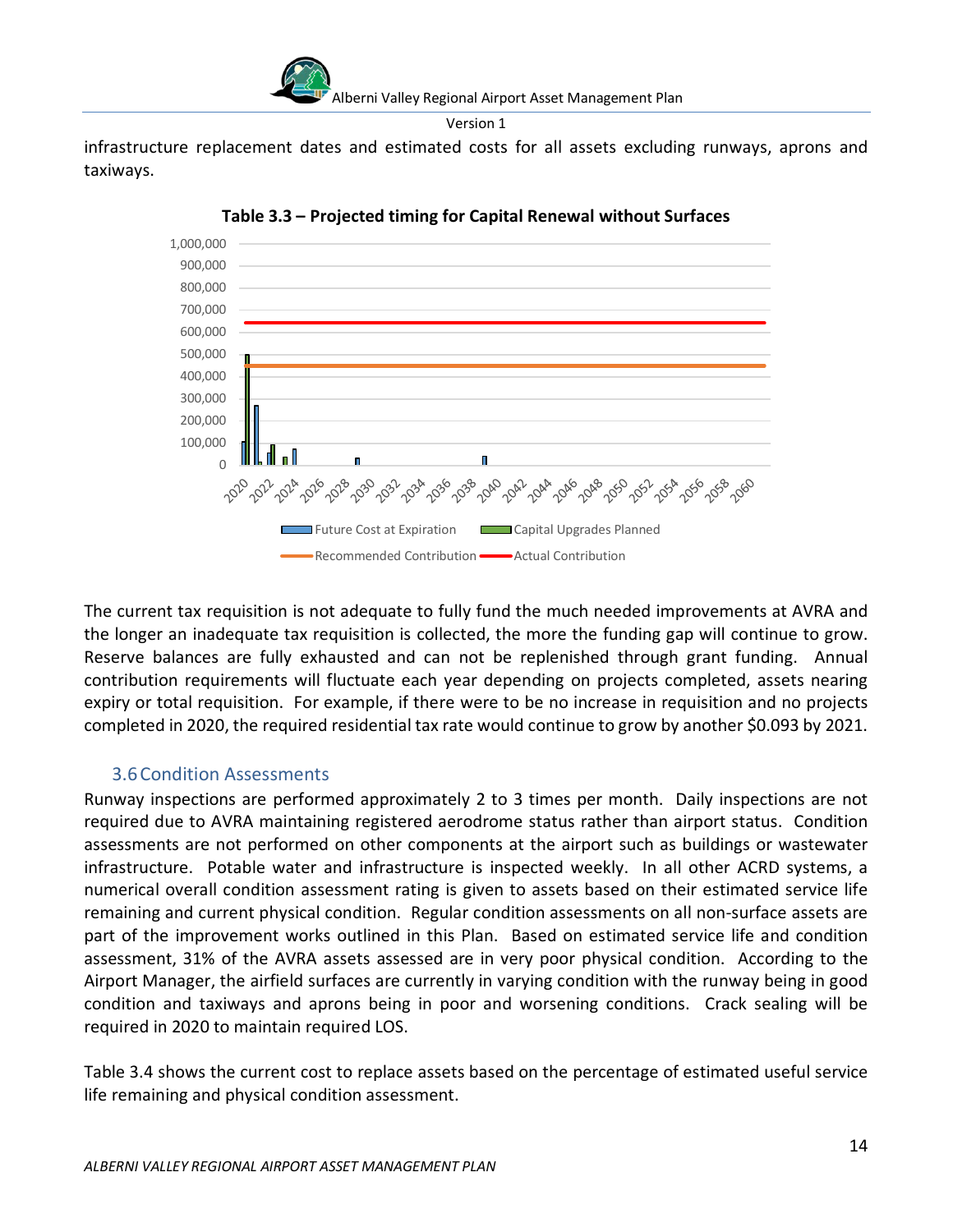



**Table 3.4 - Current Replacement Cost by Condition**

# 3.7Current Operations and Maintenance Costs

<span id="page-15-0"></span>A key function of Asset Management is to track maintenance costs separate from operations costs to identify areas that are requiring more repairs as an indication of failing infrastructure. Table 3.5 shows the trend in combined operations and maintenance costs since 2014 for all assets at AVRA.



**Table 3.5 – Operations and Maintenance Cost Trends**

Average operation and maintenance costs total \$207,000 per year, including labour and benefits. AVRA experiences more extreme weather conditions than the Long Beach Airport and therefore experiences higher costs associated with surface maintenance. A maintenance shed is required to store current runway equipment in order to ensure the full expected service life is achieved; presently, the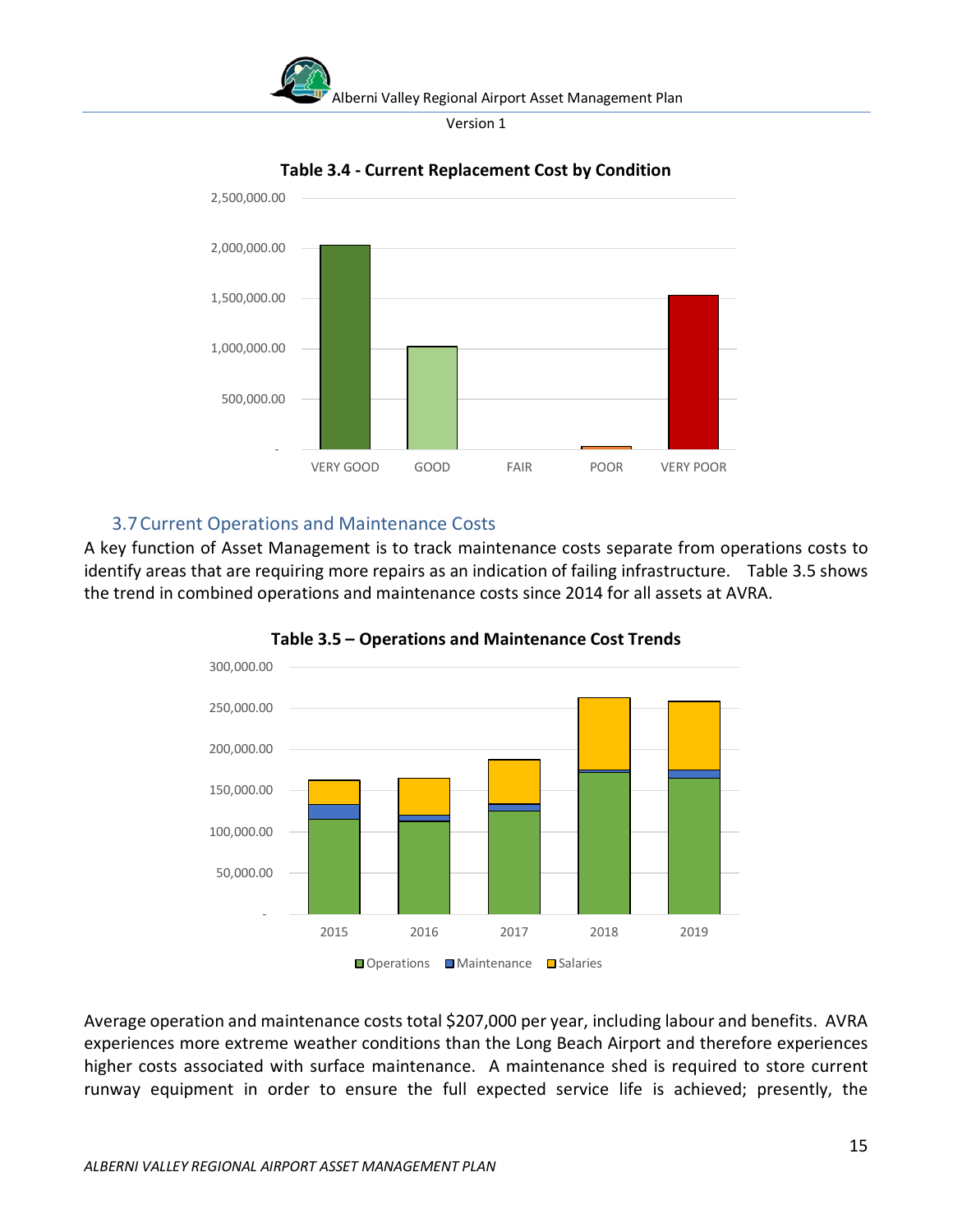

#### Version 1

maintenance equipment totalling a current replacement cost of approximately \$370,000 is stored outside near the terminal building and is expected to deteriorate at an accelerated rate due to exposure.

# 3.8Risk Management Plan

<span id="page-16-0"></span>Risk management is a key objective set out in our Asset Management Policy. With acceptable LOS in mind, we have adopted a risk management framework to assess and rank criticality of the ACRD's infrastructure assets. One of the outcomes of implementing risk management is the ability to prioritize required capital expenditure based on criticality for the AVRA.

The goal in adopting a framework is to have a consistent accurate understanding of the state of the AVRA's infrastructure and associated risks. The framework includes a standardized grading system that is easily repeatable, enables comparison of the status of infrastructure condition over time and across municipalities for comparison.

A risk matrix has been prepared and will be used for risk ratings throughout the ACRD. This matrix will also be used in conjunction with regular condition assessments to properly evaluate new and existing risks.

The risk assessment process identifies credible risks, the likelihood of the risk event occurring and the consequences should the event occur. It also develops a risk rating, evaluates the risk and develops a risk treatment plan for non-acceptable risks. Critical risks are those assessed with "Very High" (requiring immediate corrective action) and "High" (requiring corrective action) risk ratings identified in the assessment process.

According to the Airport Manager, the following are credible elevated risks at this time:

- **1.** Major natural disaster (earthquake, wildfire, etc.) causing damage to critical infrastructure
- **2.** Aircraft incident within airfield involving multiple people and/or pieces of equipment
- **3.** Water or wastewater supply/quality incident relating to water infrastructure
- **4.** Weather event causing prolonged service interruption

# <span id="page-16-1"></span>4 ASSET MANAGEMENT IMPROVEMENT PLAN

# <span id="page-16-2"></span>4.1Infrastructure Replacement Priority Ranking

Table 4.1 lists the components within the AVRA in order of their required estimated replacement. This information can be used to aid in creating a Long-Term Financial Plan (LTFP) for this class of assets. When budgeting for future projects, it is recommended that a 30% general contingency and a 30% allowance for construction, engineering, financial, legal and admin costs be added to total project costs. It is important to note the volatile prices of construction materials. Many factors can change the costs of materials required for projects and while the actual costs may differ, only the most current and available costs are used.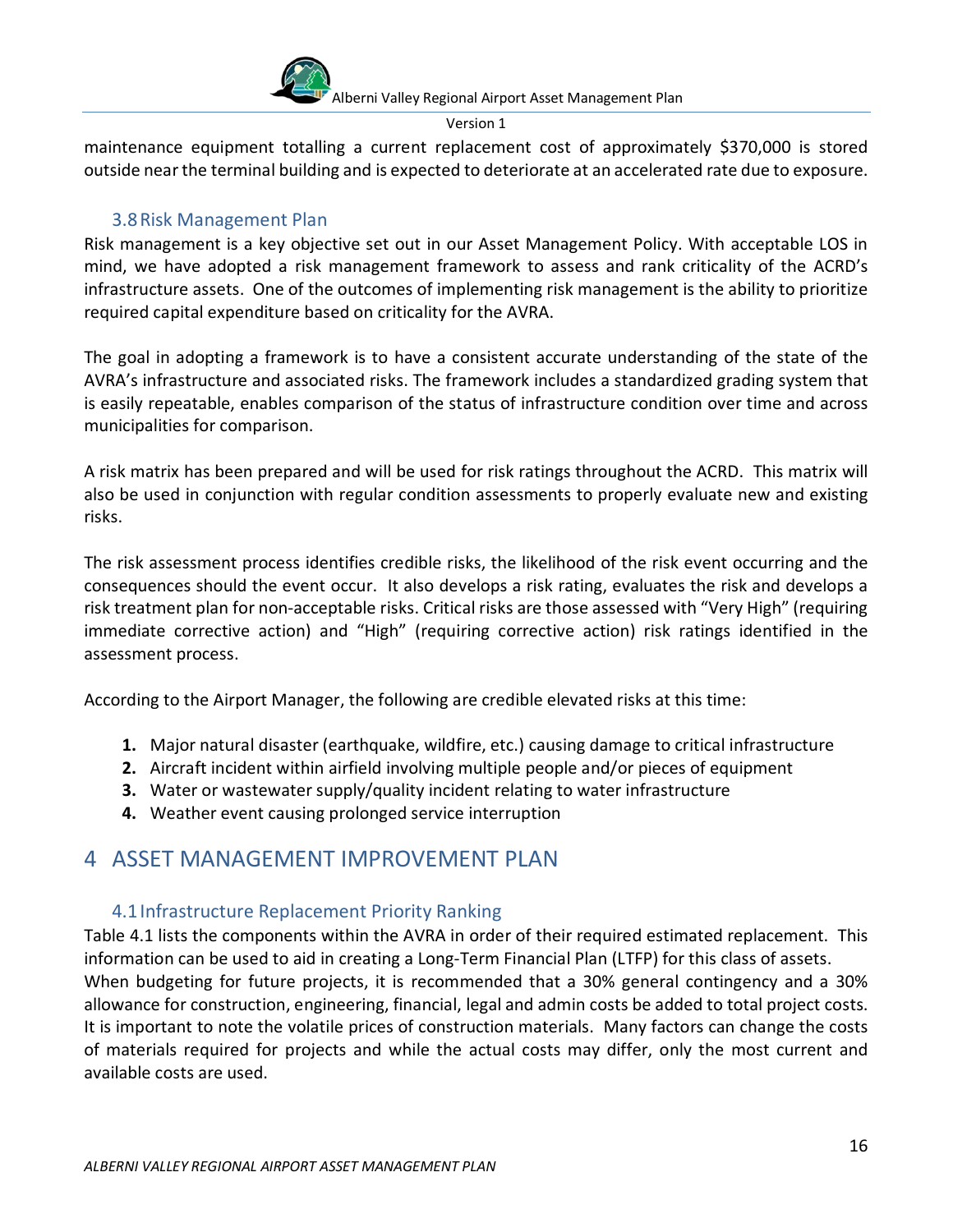| Alberni Valley Regional Airport Asset Management Plan |
|-------------------------------------------------------|
|                                                       |

## **Table 4.1 – Infrastructure Replacement Priority Ranking**

| <b>Asset</b>                            | <b>Current</b><br><b>Replacement Cost Estimate</b> | <b>Risk</b> |
|-----------------------------------------|----------------------------------------------------|-------------|
| Weather station                         | 106,000                                            | High        |
| Install required additional fencing     | 27,800                                             | High        |
| Replacement Cost - High Risk            | \$133,800                                          |             |
| Taxiway & Apron replacement             | 881,800                                            | Moderate    |
| Maintenance equipment storage building  | 100,000                                            | Moderate    |
| Backup power source for services        | 100,000                                            | Moderate    |
| <b>Replacement Cost - Moderate Risk</b> | \$1,081,800                                        |             |
| Replace aged fuel tanks & pumps         | 55,200                                             | Low         |
| Replace aged septic systems             | 52,000                                             | Low         |
| <b>Replacement Cost - Low Risk</b>      | \$107,200                                          |             |
| <b>Total</b>                            | \$1,322,700                                        |             |

It should be noted that projects listed above pertain only to assets owned by AVRA that pose a risk to the current operations. This does not include projects that need to be completed in the service that do not affect capital assets.



# <span id="page-17-0"></span>4.2Improvement Plan

The tasks identified in the Table 4.2 are required to achieve the AVRA asset management objectives, manage risks, and close the gap between current and targeted levels to achieve within the AMBC Road Map. The table also identifies the integration of these tasks into the organization as recommended by the AMBC Framework.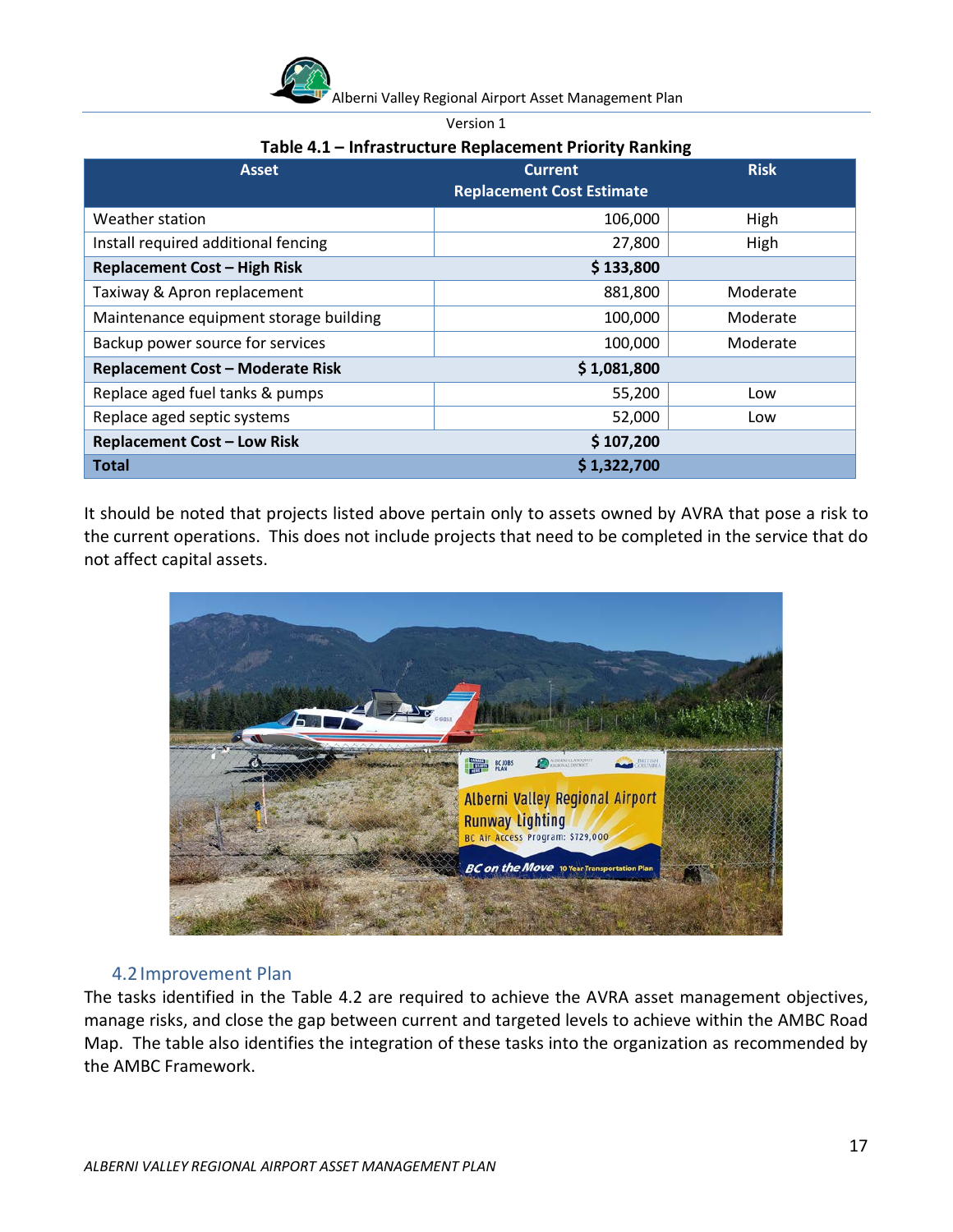

Version 1

| Task#                   | <b>Task</b>                                                                                                                                                                                                                     | <b>Responsibility</b>                                                | <b>Timeline</b>  |
|-------------------------|---------------------------------------------------------------------------------------------------------------------------------------------------------------------------------------------------------------------------------|----------------------------------------------------------------------|------------------|
| $\mathbf{1}$            | Begin documented condition<br>assessments on all non-surface assets<br>with a numerical condition rating                                                                                                                        | Airport Maintenance Staff                                            | Spring 2020      |
| $\overline{2}$          | Regional asset identification system for<br>specific assets to record expenses at the<br>asset level, when appropriate                                                                                                          | Airport Staff, Finance<br>Department                                 | Spring 2020      |
| $\overline{\mathbf{3}}$ | Financial budgets for asset renewal and<br>replacement align with Transport Canada<br>regulations for aerodromes                                                                                                                | Airport Manager, Finance<br>Department                               | <b>Fall 2020</b> |
| 4                       | Annually review Risk Framework for<br>changes                                                                                                                                                                                   | Airport Manager, Asset<br>Management Coordinator                     | December 2020    |
| 5                       | Maintain assets to a "certified" airport<br>standards per Transport Canada where<br>possible to mitigate large increases in<br>overall expenditures resulting from<br>potential changes in Levels of Service and<br>regulations | <b>Airport Staff</b>                                                 | Ongoing          |
| 6                       | Aging infrastructure is identified and<br>slated for replacement or renewal                                                                                                                                                     | <b>Airport Staff</b>                                                 | Ongoing          |
| $\overline{7}$          | Update and monitor asset specific<br>operations and maintenance costs                                                                                                                                                           | <b>Asset Management</b><br>Coordinator                               | Ongoing          |
| 8                       | Update inventory for additions, disposals<br>and changes in useful life                                                                                                                                                         | Airport Staff, Asset<br>Management Coordinator                       | Ongoing          |
| 9                       | Identification for funding for capital<br>projects                                                                                                                                                                              | Airport Manager, Asset<br>Management Coordinator<br>where applicable | Ongoing          |